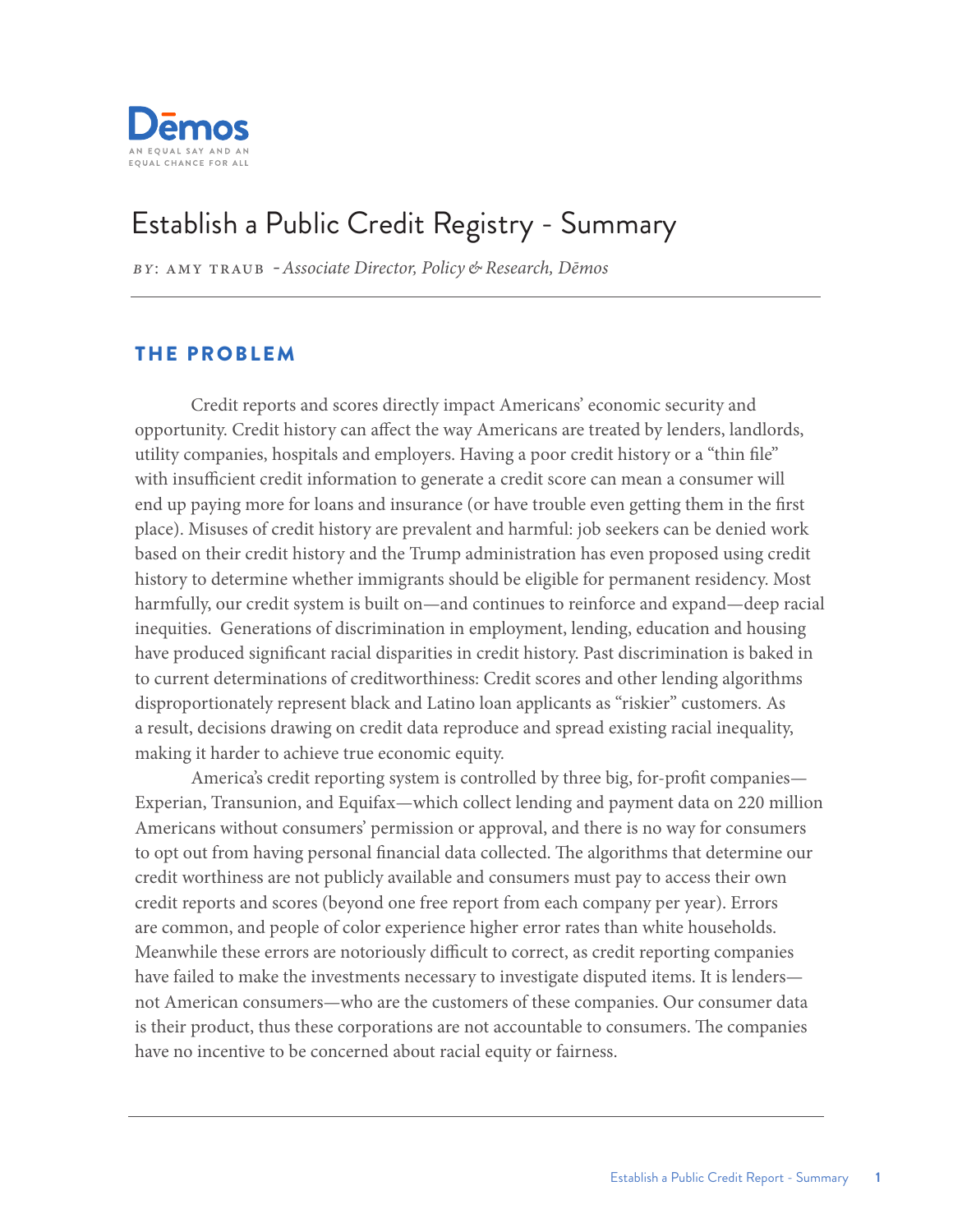## POLICY SOLUTION

Demos proposes establishing a public credit registry housed in the Consumer Financial Protection Bureau. This publicly run credit registry would gradually replace the current for-profit corporate system and is designed to be responsive to consumer needs and equity concerns rather than the corporate bottom line. A public credit registry would develop algorithms that diminish the impact of past discrimination, deliver transparent credit scoring, provide greater data security and offer a publicly accountable way to resolve disputes. The use of credit information for non-lending purposes, such as employment, housing, and insurance will be curtailed.

- **Equity:** The public credit registry will develop new algorithms for predicting creditworthiness with a goal of minimizing disparate racial impact. New credit reporting algorithms could draw on alternative data sources (beyond lending), when these data have been shown to be predictive and to minimize racial disparities. In addition to drawing on new data sources, the public credit registry will research proposals to exclude certain adverse credit data from credit reports and scores, for example medical debt or payment delinquencies on predatory loans. The public credit registry will reduce the amount of time that adverse credit information remains on a credit report from 7 years to 4 years.
- **Transparency:** The algorithms used to determine creditworthiness will be publicly available with clear explanations of what consumers can do to improve their credit. Credit reports and scores will be free to consumers at any time.
- **Accuracy:** Lenders and other companies that furnish consumer credit data to the public credit registry will be held accountable for providing accurate information. The CFPB will impose fines on companies found to consistently furnish inaccurate or incomplete information. At the same time, the public credit registry will use the most robust methods available to ensure that credit information is accurate.
- **Accountability:** Consumers will have a right to dispute inaccurate information on their credit report and will be provided free copies of any documents used by the public credit registry to ascertain the accuracy of a disputed item. Consumers will have the right to appeal the results of a dispute and provide additional evidence. As a last resort, consumers will have the right to sue the public credit registry for a failure to fulfill its responsibilities.
- **Appropriateness:** Credit information will only be used for lending purposes, not employment, housing, or insurance. The federal government may not use credit information to make decisions about immigration status or for any purpose other than lending.